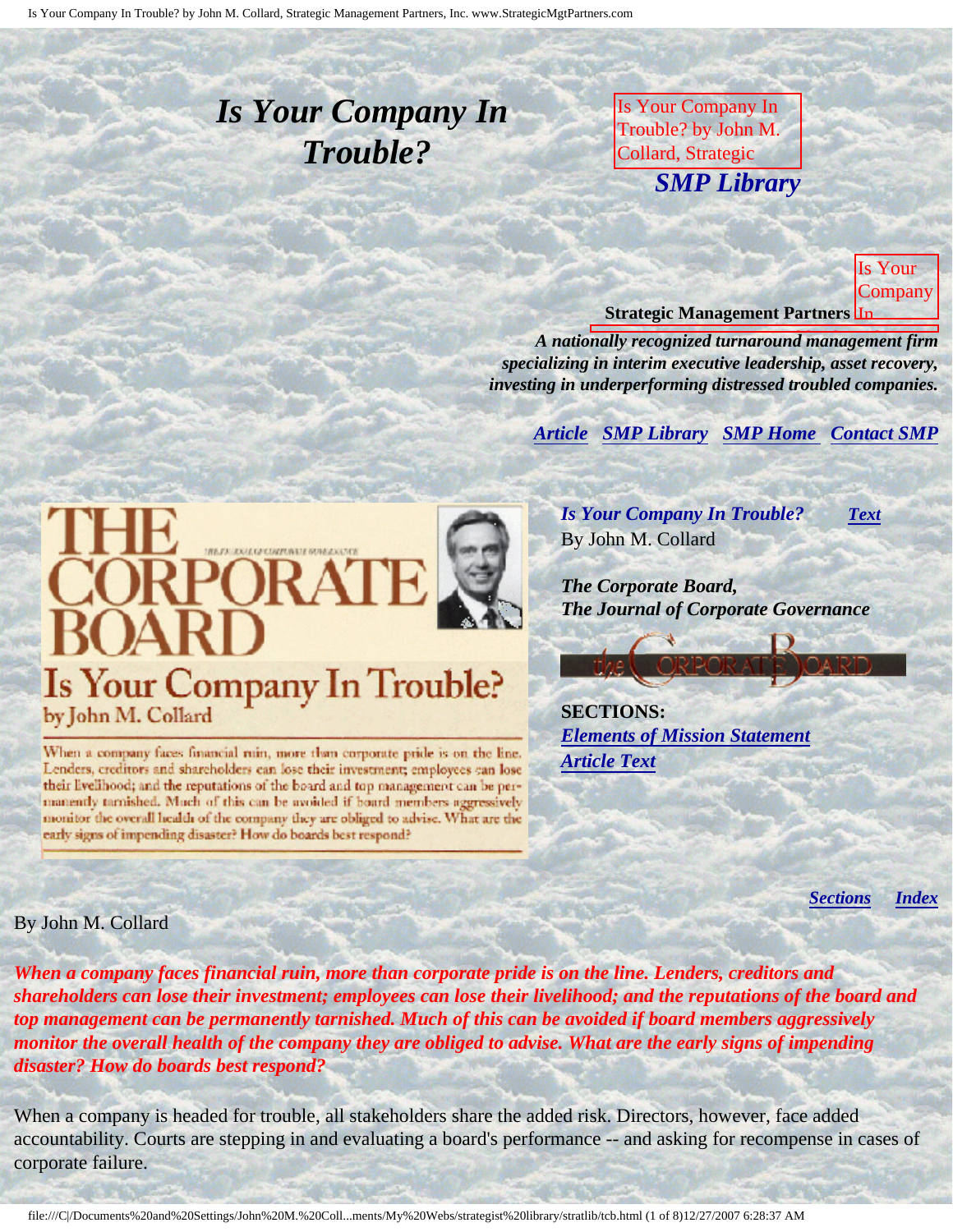Board members accept this added burden when they sign up for duty. The way the board as a whole, and its individual board members, respond will face close scrutiny should the company fail. Directors are wise to watch for the first signs of corporate trouble, and must be willing to act in fulfilling their fiduciary responsibilities to the company and its shareholders.

#### *Board denial of management problems too often renders directors unable to recognize key warning signs. Astute directors and managers will watch for these early indicators of trouble.*

Directors and top management are often aware that problems exist, yet they delay in correcting the problems. Excuses become easier to generate rather than the hard work it takes to bootstrap a failing company back to financial health.

This denial is often veiled in stubborn corporate pride. Yet it renders board members and even upper management unable to recognize the key warning signs that suggest a company is on its way toward trouble.

By the time a company is visibly sliding toward financial ruin, management can do very little to save face. It is at this time (if not before) that directors need to step in and take control of the situation before management allows the company to utterly collapse. This could well be the last time directors can have a measurable impact on the future of the company.

There are ten common early warning signs that mark a company heading for trouble. Astute directors and managers will use these to gauge overall corporate health and management team effectiveness. If, as a board member, you can answer yes to any of these questions, there is trouble on the horizon. The time to act is now, before problems grow out of hand.

**If** Is top management over-extended? Whose work is top management really performing? When top managers continue to perform functions that should be done by others, they are over-extended. CEOs should perform work for which no one else is as qualified.

Also ask if top executives are managing the areas necessary and critical to meet corporate goals. Or, are they managing tasks that have little impact on goals? Many managers focus on tasks with which they are familiar and avoid potentially career-ruining risks that are needed for vibrant corporate growth.

Delegation is the key to dealing with over-extension. Define key managers' jobs to clarify role responsibility. Assess subordinates' competence; retain them if appropriate, replace them if not. Monitor key metrics so you will remain informed about conditions without being immersed in them.

Experienced directors know that financials do not show you how to run the business. Consider instead two areas: On the Volume In (revenue/sales) side, look at where and how revenue is generated. Is it from existing customers and contracts or new business? On the Volume Out (throughput/production) side, look at getting the product or service out the door. How else can you bill for it?

■ *Is the turnover rate excessive?* A sure sign of underlying problems is rapid employee turnover. This can be the result of such failings as a faulty hiring process, inadequate training, or poor management. The price for ignoring this problem is high -- low morale, lost wages, recruiting costs, lack of productivity, and ultimately, failure.

You must uncover the real causes of rapid turnover early on, and rectify the problems. Clearly define job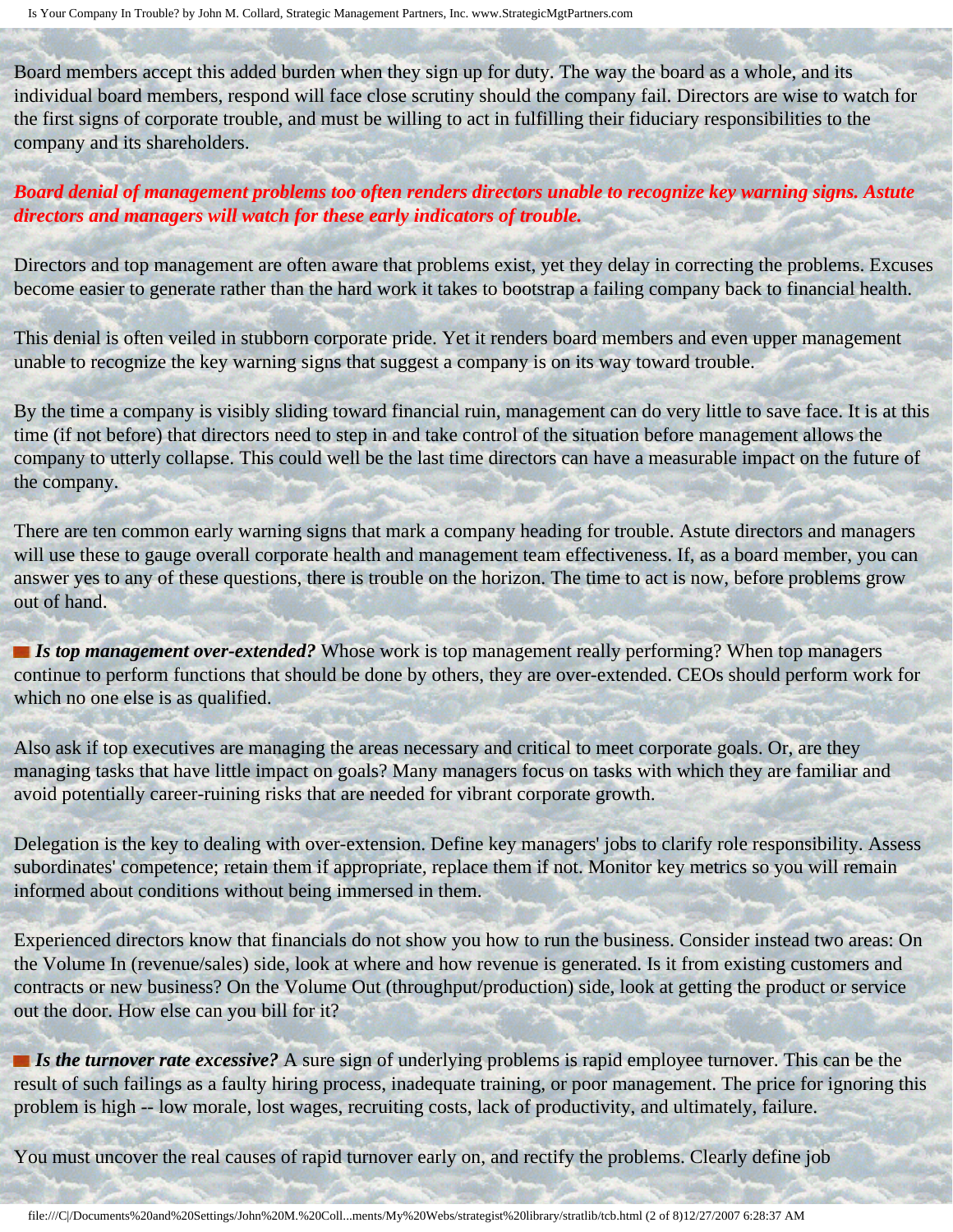responsibilities, performance expectations, rewards, and scope of authority. Concentrate several levels of management attention on new employees. Talk to employees, but more importantly, listen to what they say. Be assured, employees know when problems exist.

### *In one troubled company, neither the senior management team nor the heads of the operating units had any idea how to deal with a 40 percent yearly turnover rate. One manager did not even know his group's revenues.*

Once, during a client planning session with several major stockholders, board members, and the entire senior management team present, I was astounded to hear that they had no approach to control a turnover rate exceeding 40 percent per year. I asked the managers of the three operating units to discuss the revenues in their units and turnover rates so we could isolate a problem. To the chagrin of the chairman and CEO, one manager did not know the revenue figure for his group. None of the three, nor the human resources vice president knew the number of employees lost in the previous year.

In a \$70 million company, when management does not know such things, you have uncovered a key problem, as well as the cause for other problems. By acknowledging that the problem exists, you empower both the board and management to do something about it.

*Are communications ineffective?* Ineffective meetings, management information, or inter-departmental coordination can destroy a business from the inside out -- even as it is growing. The larger a company becomes the more this is a problem.

If all that is accomplished during "bull sessions" is a lot of "bull," then the blame rests squarely on the shoulders of the meeting leader. It is a leader's duty to limit the scope of topics discussed, to establish an agenda, and stick to it. Do not allow corporate posturing to waste time and productivity. Force corporate leadership to demonstrate organization by managing their meetings.

Remember, what is not said is often more destructive than what is. Unnatural behavior, such as a rash of "closed door meetings," will most certainly set off the rumor mill. Level with employees.

**Are compensation and incentive programs yielding unsatisfactory results?** While it seems obvious that you should clearly and directly reward successful job performance, it is remarkable that many companies unwittingly set up pay structures that reward performance altogether different from that outlined in the job description. Be careful what you pay for -- you might just get it.

One client paid dearly for such a system. They operated in a matrix organization, four selling divisions and a central support operation. The manager of professional support personnel was on an incentive plan based on 80 percent utilization of labor in the pool. The good people were always used while the poor performers were not. Sales required that more acceptable support be available for billable customer contract requirements, yet the manager did not hire to replace poor performers because that could change the utilization rate. The result was lost revenue opportunity, added carrying costs for nonperformers and a failure to meet company goals. The manager achieved his numbers, received his bonus and was relieved of his responsibility.

Managers who are paid incentives based upon gross margins can be more effective than those paid on gross sales. Why? Because they share the burden of poor performance, they are more likely to take corrective action when faced with substandard performers. The board sits in the best position of all to restructure pay systems.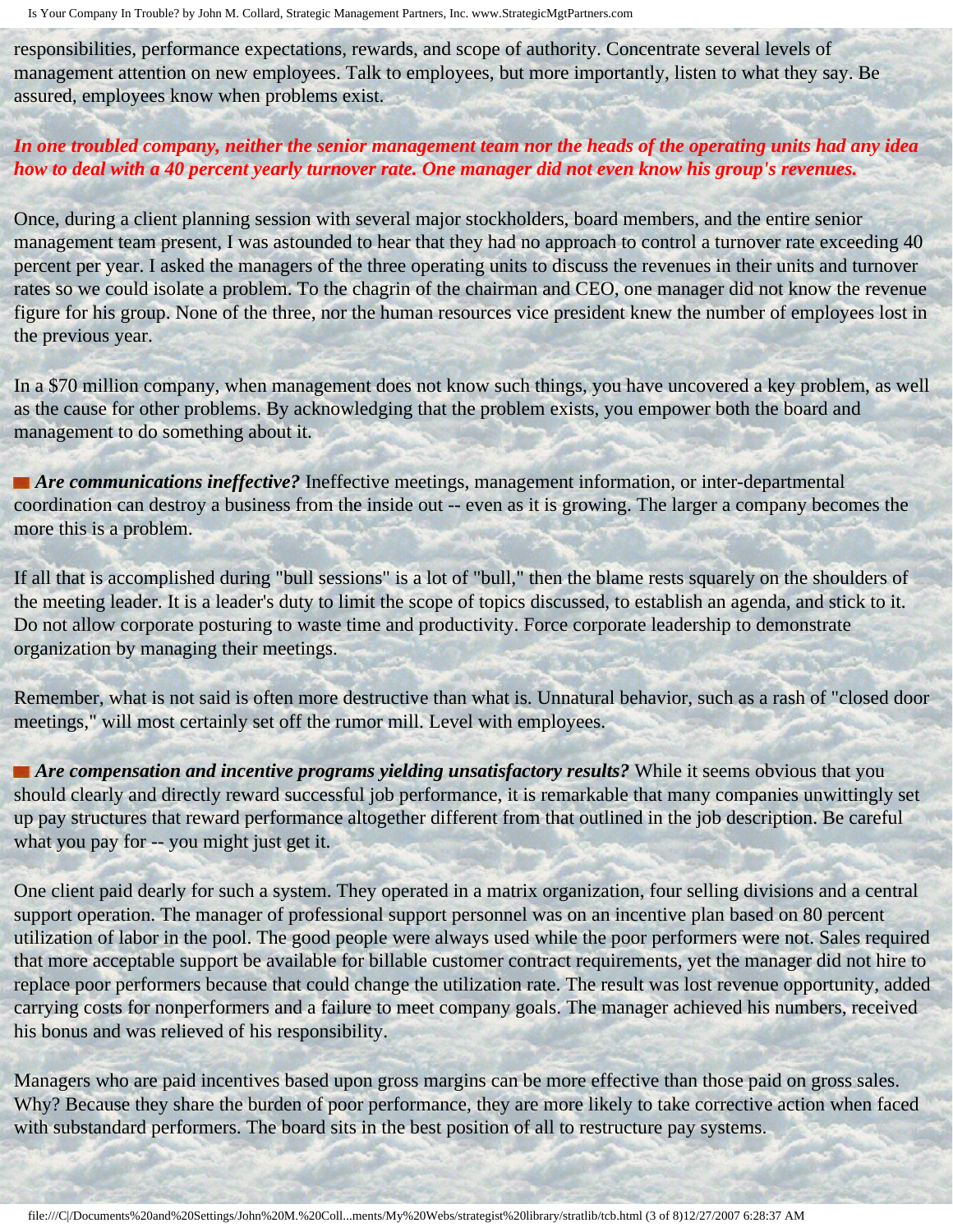Restructuring rewards requires planning. Pay-for-performance systems should be tied directly to the company's plan. Pay for execution and stellar performance, nothing less. It is up to the board to set the directives and goals, and leave it to the management team dedicated to reviving the company to make the incentive structure work.

Public companies often send the wrong message when top performers bring in the big deals. They balk at the amount promised in the incentive plan, perhaps because this is more than the boss makes. If you pay the large amount and make sure that all are aware of it, then this becomes a true incentive for the whole sales force.

*Are goals not clearly stated?* Chronic failure to achieve stated business goals suggests a problem more serious than a lack of performance. Often, it implies a lack of clarity regarding the goals of the corporation. The goals of the shareholders, the board and the management team must all be in sync. Failure to achieve business goals also indicates a failure to secure management team "buy in."

## *What is the company's real goal? Most corporate goals do not say anything. Remember your ultimate goal to make money. If you do not remember it, rest assured, your stockholders will.*

Focus on the one thing the company does very well. You can manifest that focus in many ways, but do not confuse manifestation with diversification.

Take a long, hard look at the goal-setting process. Set goals and hold managers accountable for success. Goals must be clearly articulated and agreed upon. If you cannot step back and be a skeptic, the goals have no substance.

What is the company's goal? The mission statement should state this clearly. What usually comes through is "... we are the best at providing a lot to everybody . . ." which does not say anything. Set a mission statement that tells customers, employees, and stockholders where the company is headed. If it cannot be articulated, does it really exist?

<span id="page-3-0"></span>A good mission statement should address six elements:

- Service/product definition -- what do we do or provide?
- Generic customer need -- why will they buy?
- Market definition -- who will we sell to and where are they?
- Technology -- how will we deliver our products and services?
- Levels of vertical integration -- how much will we do?
- Distinct competence -- why will they buy from us?

Most companies are too generic in their definition, but competition dictates that you focus. Do not underestimate the importance of your key competencies, those strengths which no one else has. The board can help with realism. Too many companies allow complacency to lull them into a false sense of what the market wants. Identify goals that are in sync with these strengths. Remember the ultimate goal -- companies are in this for the money. If you do not remember, your stockholders will.

Avoid the pitfall many companies experience -- the strategic and operational planning process produces a plan, which sits on the shelf gathering dust until the next cycle. Measurement against plans and resulting course correction should be a continuous process. Most of the gain is in the process.

■ *Is new business waning?* If the operation cannot win new business at expected levels, it is out of touch with the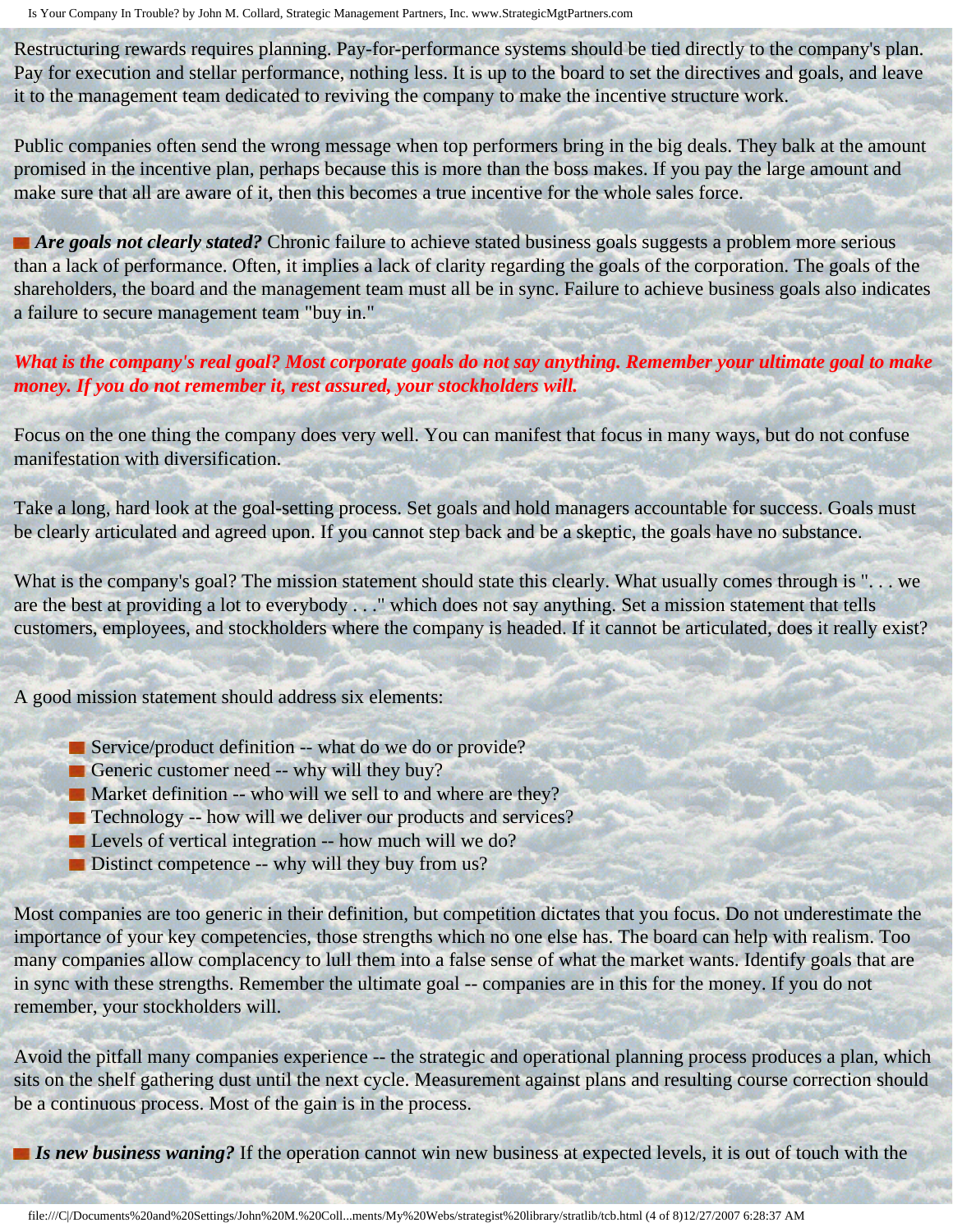marketplace. High prices, unresponsive proposals, and giving more than is required of you are the typical problems.

Commitment to winning new business is essential to corporate success, so it is crucial to identify targets early on and tailor specifications whenever possible. Always keep a close eye on the customer's special needs. Bid to win, but then manage for profit and growth. Develop a "we will do what it takes" attitude toward developing new business.

*Are any key client relationships deteriorating?* Determine if a decrease in business from long-time customers is due to poor market conditions in their industry -- or poor service from you. If it is you, the corporation is probably no longer meeting the customer's needs. Members of the board may not be privy to this information.

Manage customer relationships carefully. Customer needs, like your own, change. Give specific responsibility for nurturing customer relationships to all levels of management, not just to those within the sales force. You will need to have faith in those in the company who can reach out and talk with the customer. Few customers will call to tell you that they are not going to buy your product any more, they just stop writing checks.

Consultants avoid this subject like a plague, because it is controversial and hard to pin down; however, this is where the board and consultants can really help with strategy to nurture management commitment and involvement. Address the real issue of how customers perceive the company and its products and services relative to competition. Do not be lulled into a false sense of security. Those customers will not always be there.

*Does the company create "products in search of markets?"* Markets and competitors must be properly analyzed. Disciplined self-analysis is needed. Products or services developed before market needs are assessed can waste resources and be difficult to sell.

It is less expensive to create awareness of a product or service that meets an existing demand, than to develop a market for products or services that does not currently exist. Identify how your key competencies satisfy customer need and produce benefits.

*Do financial and management reports cover the wrong information at the wrong levels?* **Financial and** operational reports must be accurate, timely and pertinent. Many businesses are managed on a profit and loss or earnings per share performance basis, rather than on the basis of cash flow or new business generated. A few key symptoms for which the board should watch: Financial statements are consistently late; recurring negative cash flow; constant bickering with or change of outside auditors; excessive year-end adjustments; focus on what happened rather than what is needed to fix it.

Does the board ask for specific reporting to measure key areas of risk within the company? They should. Often, standard reporting is not sufficient.

Cash flow remains the best indicator of business health. Information is often prepared at the wrong level, making it difficult or impossible for the board to know what is going on inside their operations. Prepare forecasts, then manage to them. Determine performance at each level of the business, and update often.

### *Understand why the company is successful in its present bright areas, and 'model' those conditions to a new marketplace.*

*Does the operation have a track record of failed expansion plans?* **Setbacks drain businesses of cash, time and** morale. When companies fail in one effort, management tends to 'pull in their horns' the next time out. The result --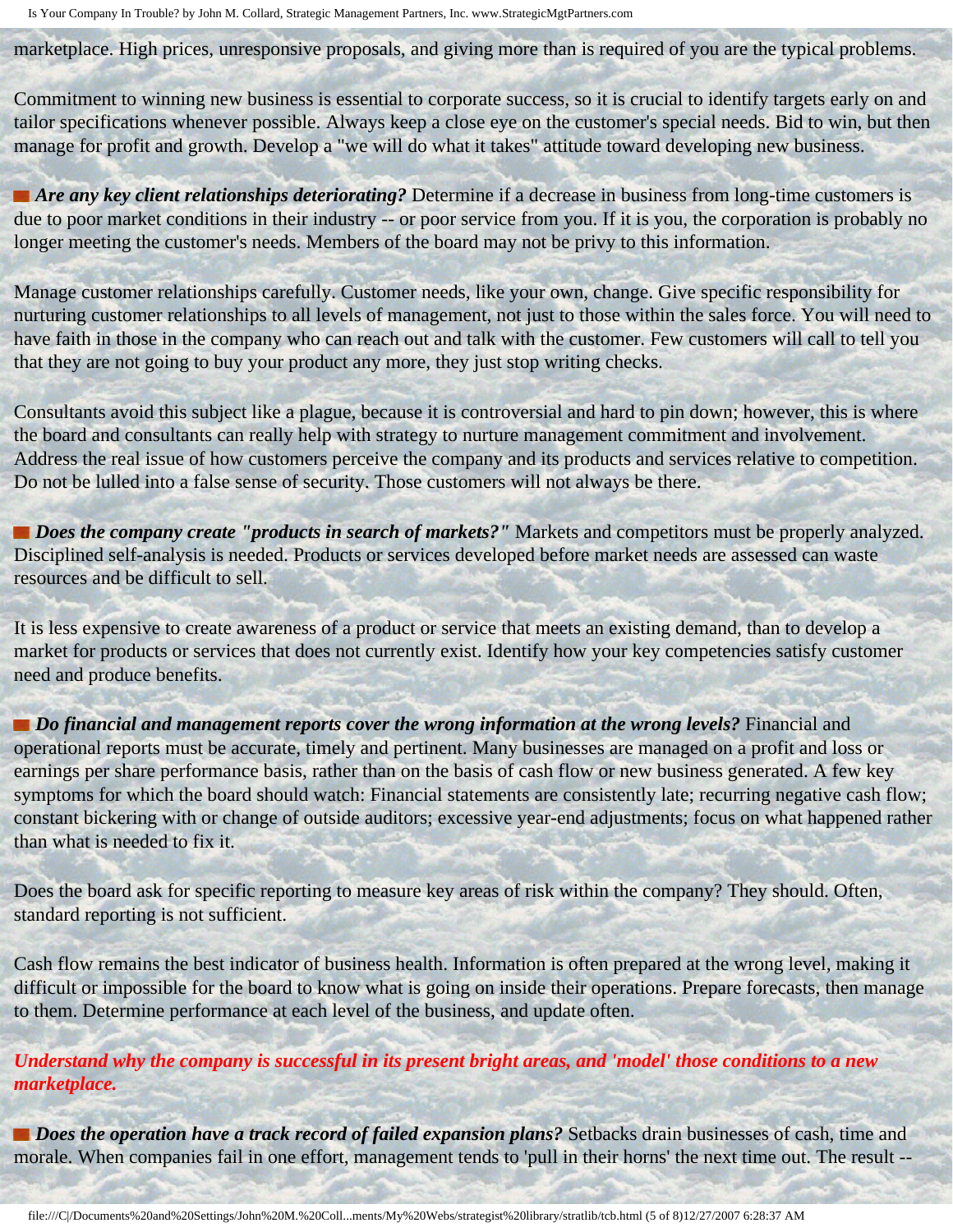suppressed hopes for growth or expansion. Efforts fail because of inadequate cash, poor management, lack of thorough market analysis, or improper control systems.

Anyone who runs independent or remote operations must be adept at problem solving, decision making, team building, and managerial analysis. Yet these skills are not obvious, and though expected of managers, are seldom part of the recruiting or management development process.

Understand why you are successful in your present marketplace, and try to 'model' those conditions in a new marketplace. Modeling success can produce growth. The entrepreneurial spirit craves growth, but desire alone can drive the company only so far, and often into trouble. By modeling management skills, you can adapt to new management environments and bypass mistakes that can harm the bottom line.

Learning to look for the first signs of trouble takes little more than a willingness to truly commit yourself to productive board service, and to proper corporate management. The signs are not always neon and blinking, but they are there, if you care to look for them.

Likewise, the solutions are not difficult to find, and do not require magic, if you have the appropriate management team in the driver's seat. If misery likes company, then 'trouble' loves it -- problems can multiply at a frightening speed.

To whom should a director turn for help during times of crisis? Diminishing sales, declining profits, mass employee exit, creditor suits, the threat of bank foreclosure, and no cash are only part of the equation. These problems can be repaired. The true dilemma -- who can handle the crisis management role? Clear thinking must prevail. If there is a qualified leader within the company, then delegate the job of turnaround to them, and provide proper support. If there is not a qualified leader in the company, and there usually is not, do not hesitate to locate a professional who has experience restoring value to a troubled company. The answer often resides outside the company in the form of a corporate renewal or turnaround specialist, who has expertise in the company's lines of business.

Consultants are often a choice of the management team. Why? Because as an advisor, they offer only recommendations to management. Yet these are the same managers that did not make decisions in the first place. Why will they make those decisions now?

## *The board must also be willing to ask "are we the problem?" If the board is in a position to act, the management is not doing what is required of it.*

The board can change this charade at management. Here is definitely an area where the board can make a difference. Corporate renewal practitioners work with the board, and top management, the way auditors work with a comptroller and the way lawyers work with management. The practitioner is a hands-on decision maker who actually takes control of the company, often as an interim CEO for a period of time. To be effective in turning a troubled company around, this person must have an active line manager orientation, be decisive, isolate the problems and find solutions quickly.

Also, the board must be willing to ask "are we the problem?" Many times the answer is yes. The board is not in step with the goals or with the management team. They do not get involved or they overlook the signs of pending crisis.

If the board is in a position to act, then the present management has not done what is required of them. The board must find a leader that can work for the benefit of all stakeholders.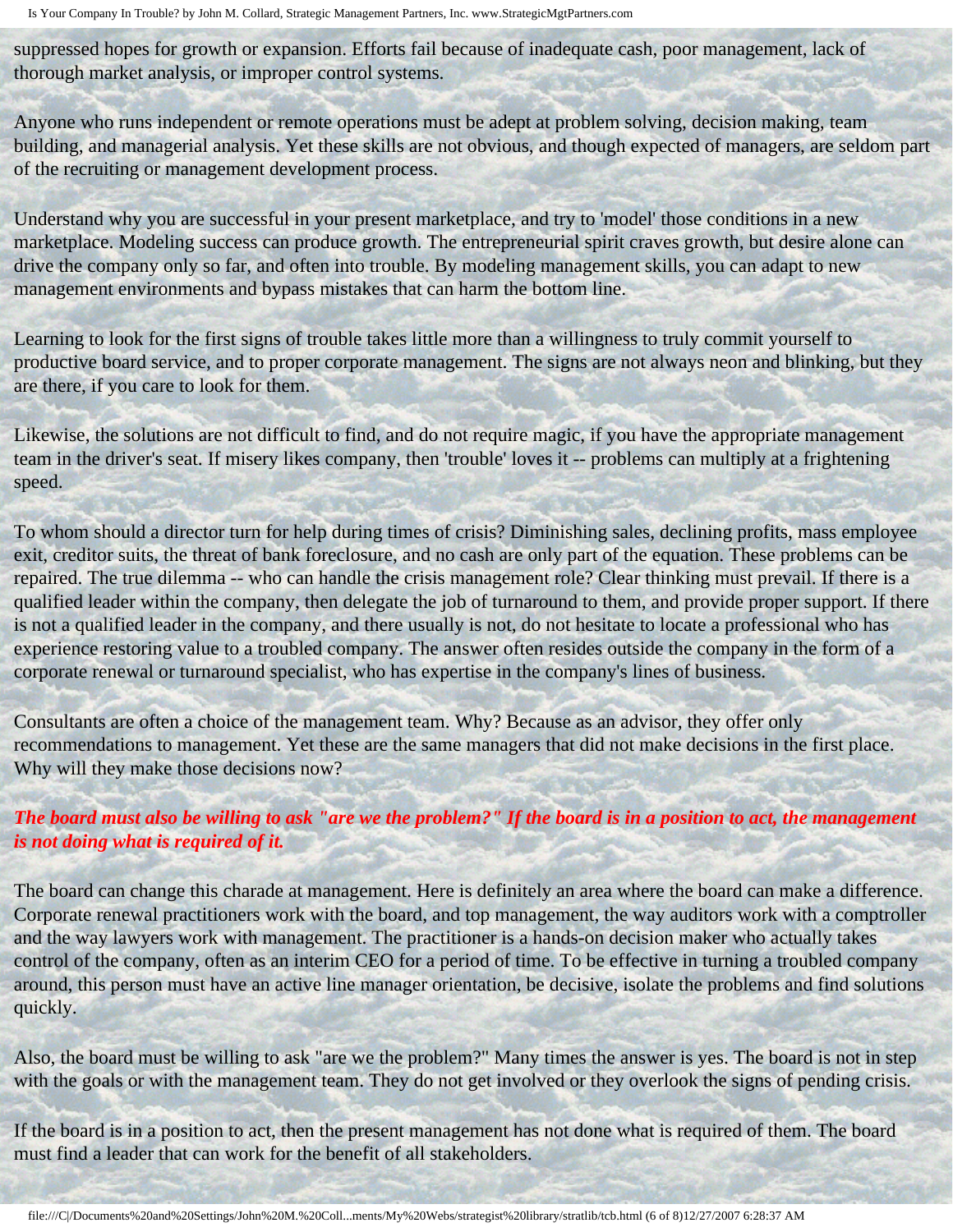Is Your Company In Trouble? by John M. Collard, Strategic Management Partners, Inc. www.StrategicMgtPartners.com

The real focus should be to change the leadership style. Leadership requirements differ between healthy, growing companies and those in trouble. These differences in style are a key to success. The board must decide which style is needed, then act on that decision. In the stable or growth scenario, "team building" and "coaching" are the buzzwords. But in the initial crisis and subsequent turnaround situation, time is an enemy, and decisive action is mandatory.

This is one reason why the troubled environment is so foreign to many managers, and hence, the difficulty finding qualified talent from within the company. The stable environment allows for mistakes and longer lead times to achieve goals. Troubled companies have primarily one goal -- to survive and get well. If the symptoms persist with no cure, the patient dies.

Only in acting on what is best for true corporate health will the board completely fulfill its fiduciary responsibilities. There is one critical question every board member should ask himself or herself: "Can I stand before a bankruptcy judge, before a creditor's committee, before a shareholders meeting and defend with pride and conviction the path I have allowed this company to follow?"

One thing is certain: The longer you wait to admit that the company is heading for trouble, the more difficult the resulting problems will be to solve. Mastering the real issues is the catalyst toward change, and recovery. That is a much more acceptable risk.

*Reprinted with permission. The Corporate Board, The Journal of Corporate Governance, 1996. Copyright 1996, Strategic Management Partners, Inc.*

Is Your Company In Trouble? by John M. Collard, Strategic Management Partners,

Inc., published by The Corporate Board Magazine, The Journal of Corporate

*[Sections](#page-0-2) [Index](#page-0-3)*

*[Index](#page-0-3)*

We welcome constructive inquires. More information is available if required.

There is more to Strategic Management Partner's *[Return to Home Page](http://members.aol.com/strategist/home.html#TOP)*

## <span id="page-6-0"></span>**Example 2** Contact Information Your

Company

Management

published and

by

In

**Trouble?** John M. Collard, Chairman Strategic Management Partners, Inc. 522 Horn Point Drive Annapolis, Maryland [MD] 21403 Voice 410-263-9100 Facsimile 410-263-6094 E-Mail Strategist@aol.com

We serve as experts for comment or quote, please contact us at **410-263-9100** [Tele



file:///C|/Documents%20and%20Settings/John%20M.%20Coll...ments/My%20Webs/strategist%20library/stratlib/tcb.html (7 of 8)12/27/2007 6:28:37 AM